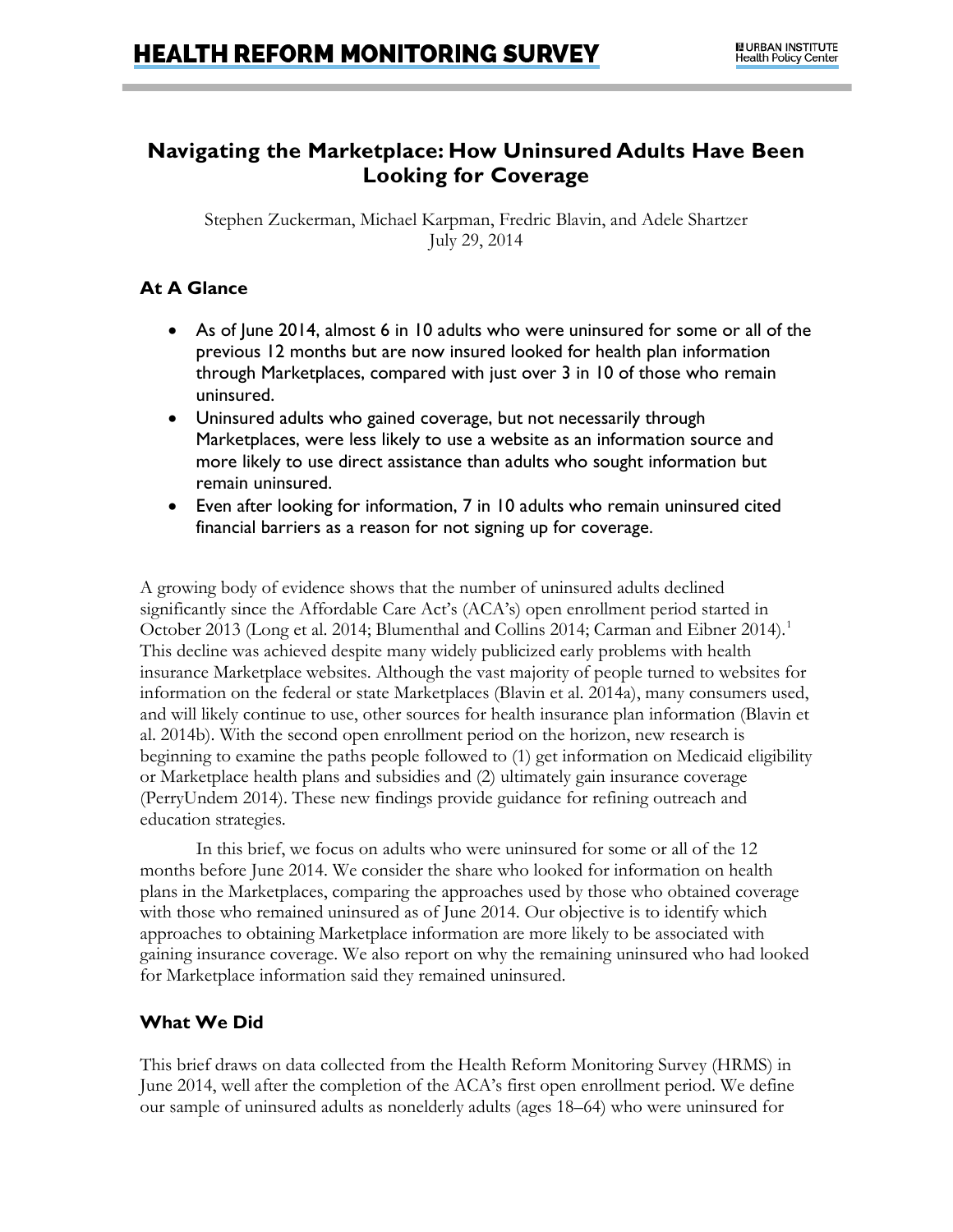some or all of the 12 months prior to the June 2014 survey. At the time of the survey, 57 percent of these adults remained uninsured and 43 percent had insurance coverage. The insured adults include (1) adults who used the Marketplaces to obtain coverage through Medicaid or a qualified health plan and (2) adults who had been uninsured during the year but obtained coverage outside the Marketplaces (for example, from their employer, Medicaid, or directly from an insurer). Thus, not all the insured necessarily sought information on health plans through the Marketplaces, and many may not be enrolled in a Marketplace plan.

We examine how the insured and uninsured adults in the sample differed in their awareness of the Marketplaces and in their efforts to seek information on health plans. We also identify differences between insured and uninsured adults in the sources used to obtain information on, or assistance enrolling in, health insurance plans through the Marketplaces. For this analysis, we group nine sources of Marketplace information used into the following three categories:

- websites, including online chat options
- direct assistance (from call centers; navigators, application assisters, certified application counselors or community health workers; Medicaid or other program agencies; or insurance agents and brokers)
- indirect or informal assistance (from family or friends; employers; tax preparers; or hospitals, doctors' offices, and clinics)

Because some people used multiple sources of information, we also create a measure that captures the source of information used into four mutually exclusive categories: (1) website only; (2) website and other sources; (3) other sources only; and (4) none of the above or not reported.

### **What We Found**

*As of June 2014, 56.7 percent of insured adults who had been uninsured for some or all of the previous 12 months had looked for information on Marketplace health plans, compared with only 31.7 percent of those who remained uninsured (figure 1).* Just over half (52.1 percent) of those remaining uninsured had not looked for information, and the remainder (16.2 percent) still had not heard about the Marketplaces. In contrast, only 36.0 percent of insured adults who had been uninsured for some or all of the previous 12 months but had gained coverage as of June 2014 had not looked for information, and only 7.3 percent had not heard about the Marketplaces.

Neither those adults who remained uninsured nor those who gained coverage were just window-shopping when they looked for information in the Marketplaces. For both groups, over 85 percent of those who looked for information indicated that they were seeking to purchase health insurance or find out if they were eligible for subsidies or Medicaid (data not shown).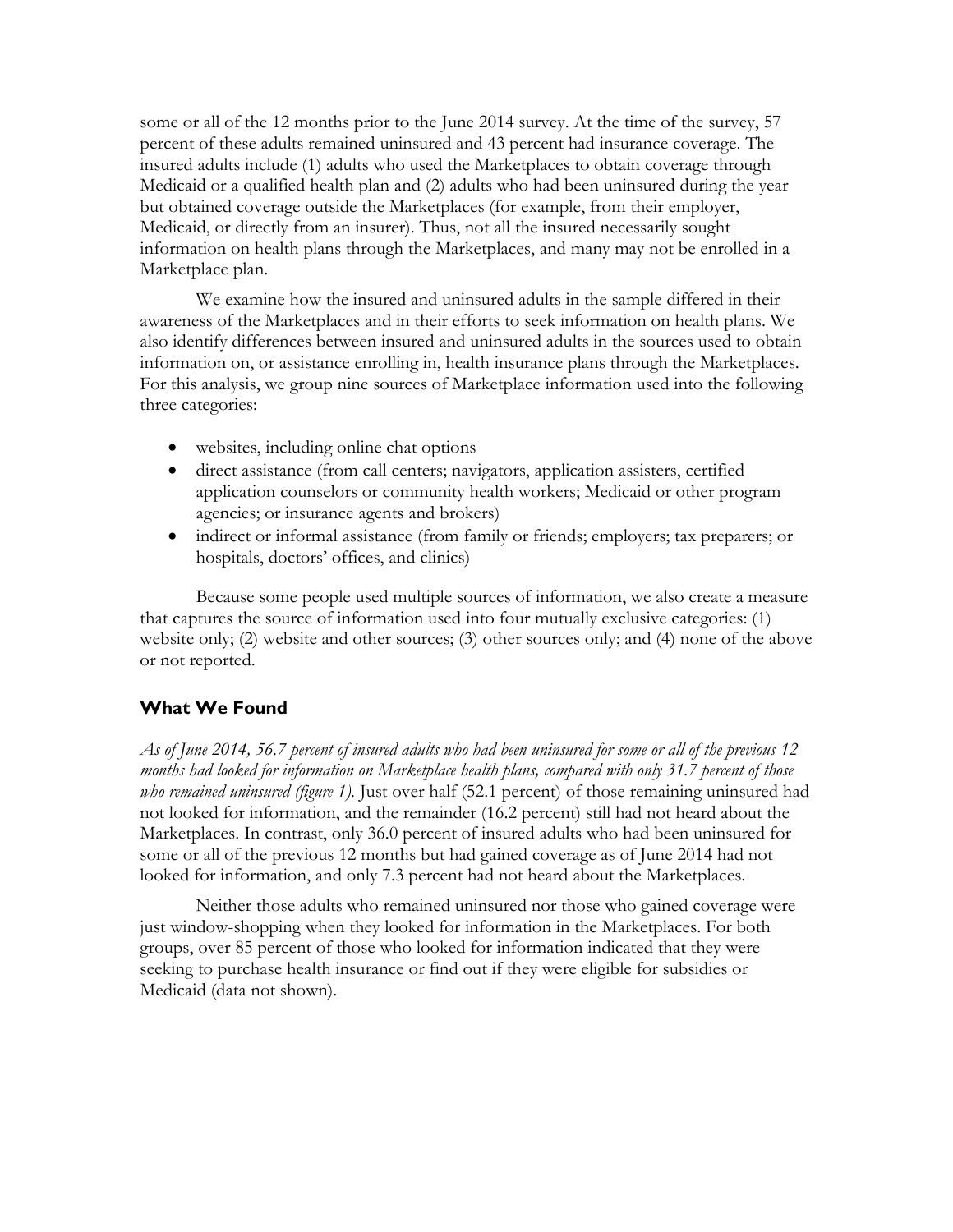#### Figure 1. Use of Marketplaces among Adults Ages 18-64 Who Were Uninsured for Some or All of the Prior 12 Months, by Insurance Status at the Time of the Survey



Source: Health Reform Monitoring Survey, quarter 2 2014.

Notes: The category "has looked for information on health insurance plans in Marketplace" includes insured respondents who reported enrolling or being in the process of enrolling in a health insurance plan through the Marketplace. Estimates do not include 0.3 percent of adults who were uninsured for some or all of the past 12 months who refused to answer whether they looked for information on health plans in the Marketplace.<br>\*\*\* Estimate differs significantly from those who were uninsured at the time of the survey, denoted by ^, at the 0.01 level, using t .10/.05 (\*/\*\*) levels.

*Adults who had been uninsured for some or all of the previous 12 months and had gained coverage as of June 2014 were less likely to use a website as a source of information and more likely to use direct assistance than adults who remained uninsured (table 1).* About half of the insured subgroup (51.1 percent) used a website (including an online chat option) compared with 60.3 percent of the uninsured. However, the insured were more likely to use direct assistance than the uninsured (45.9 percent versus 32.1 percent). These differences in the use of direct assistance were the result of greater use of navigators and application assisters by the insured than the uninsured subgroup (11.2 percent versus 6.4 percent) as well as greater use of insurance agents and brokers (12.4 percent versus 5.1 percent).

*Using a mutually exclusive classification of information sources, we find that adults who had been uninsured for some or all of the previous 12 months and had gained coverage as of June 2014 were less likely to use websites exclusively and more likely to use only other sources than those who remained uninsured (figure 2).* Over one-third (35.5 percent) of adults who gained coverage looked for information without using a website compared with only 22.2 percent of those who remained uninsured. Those who remained uninsured were also significantly more likely to use a website exclusively (40.1 percent) than adults who had gained coverage (29.3 percent). About the same proportions of the two groups were unable to identify their source of information from the choices provided in the survey.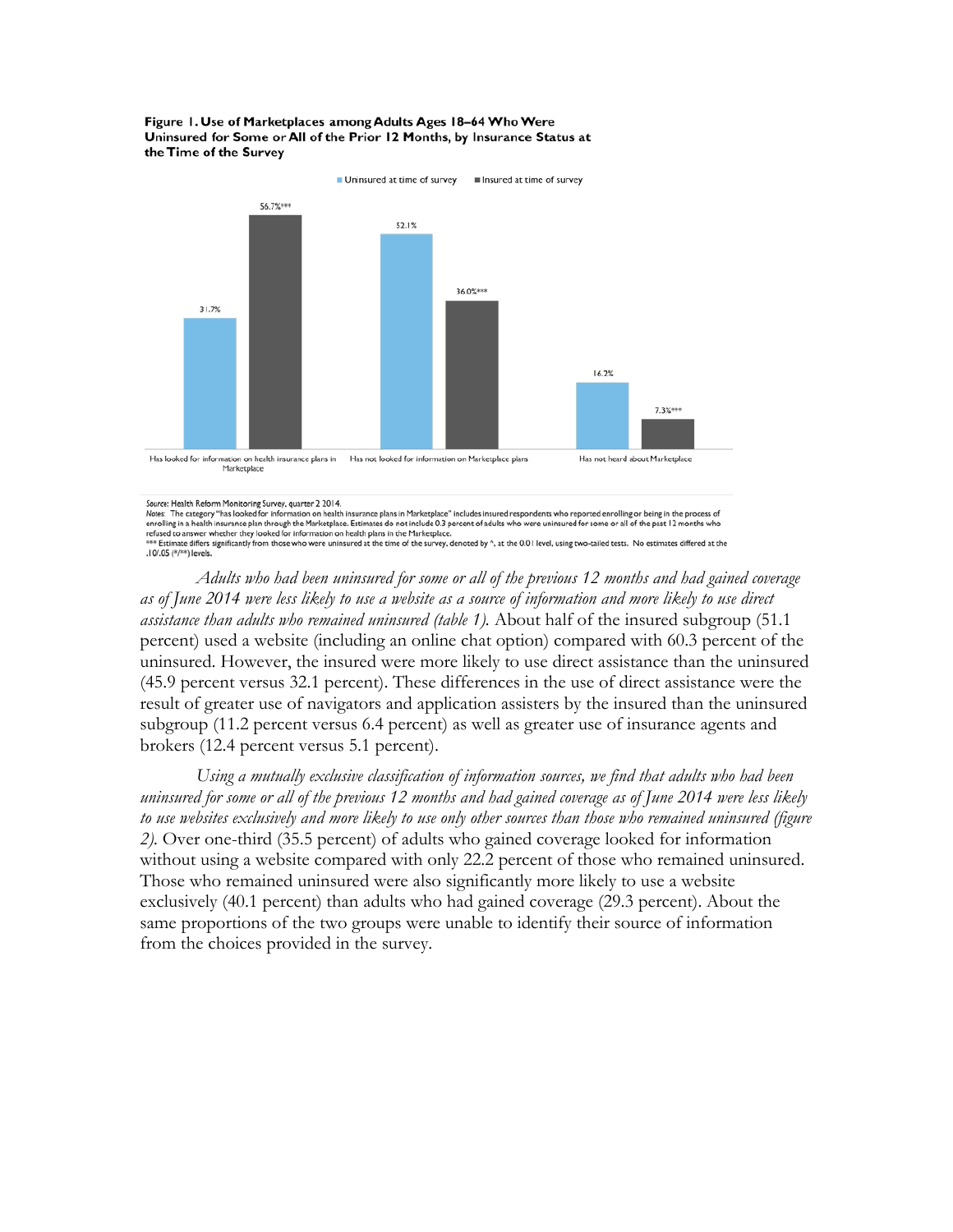### **Table 1. Sources Used to Obtain Information on or Assistance Enrolling in Health Plans in the Marketplaces among Adults Ages 18–64 Who Were Uninsured for Some or All of the Prior 12 Months, Overall and by Insurance Status at the Time of the Survey**

|                                    | All adults who were       | By Insurance Status at the<br>Time of the Survey |         |       |
|------------------------------------|---------------------------|--------------------------------------------------|---------|-------|
|                                    | uninsured for part or all |                                                  |         |       |
|                                    | of the prior 12 months    | Uninsured                                        | Insured |       |
| Website, including online chat     | 55.0%                     | 60.3%                                            | 51.1%   | $***$ |
| option                             |                           |                                                  |         |       |
| Direct assistance (all aggregated) | 40.0%                     | 32.1%                                            | 45.9%   | ***   |
| Call center                        | 22.5%                     | 20.7%                                            | 23.9%   |       |
| Navigators, application            |                           |                                                  |         |       |
| assisters, certified application   | 9.1%                      | 6.4%                                             | 11.2%   | $***$ |
| counselors, or community health    |                           |                                                  |         |       |
| workers                            |                           |                                                  |         |       |
| Medicaid or another                |                           |                                                  |         |       |
| program agency such as TANF,       | 7.7%                      | 7.8%                                             | 7.6%    |       |
| SNAP, or WIC                       |                           |                                                  |         |       |
| Insurance agent, broker, or        | 9.3%                      | 5.1%                                             | 12.4%   | ***   |
| company                            |                           |                                                  |         |       |
| Indirect or informal assistance    | 16.1%                     | 16.2%                                            | 16.1%   |       |
| Other, none of the above, or not   | 16.7%                     | 18.6%                                            | 15.4%   |       |
| reported                           |                           |                                                  |         |       |
| Sample size                        | 723                       | 288                                              | 435     |       |

*Source*: Health Reform Monitoring Survey, quarter 2 2014.

*Notes*: Estimates do not total 100 percent because respondents could identify multiple sources used to obtain information on health plans in the Marketplace. The category for indirect or informal assistance includes respondents who reported obtaining information or assistance from family or friends; an employer; a tax preparer; or a hospital, doctor's office, or clinic. \*\*/\*\*\* Estimate differs significantly from those who were uninsured at the time of the survey at the 0.05/0.01 level, using two-tailed tests. No estimates differed at the .10 (\*) level.

*Even after looking for information, 71.8 percent of the adults who remained uninsured cited financial barriers as a reason for not signing up for coverage (figure 3).* Other barriers to enrollment were cited much less frequently. Although the websites had well-documented problems, only 1 in 5 cited time and technical barriers as a reason for remaining uninsured. Some (14.6 percent) of the adults who remained uninsured as of June 2014 indicated that they had enrolled and their application was still being processed. Federal policymakers clearly recognize such processing delays as a real problem, because the Centers for Medicare and Medicaid Services has issued a letter to six states, including California, requiring them to come up with a plan to ease their Medicaid enrollment backlogs.<sup>[2](#page-7-1)</sup>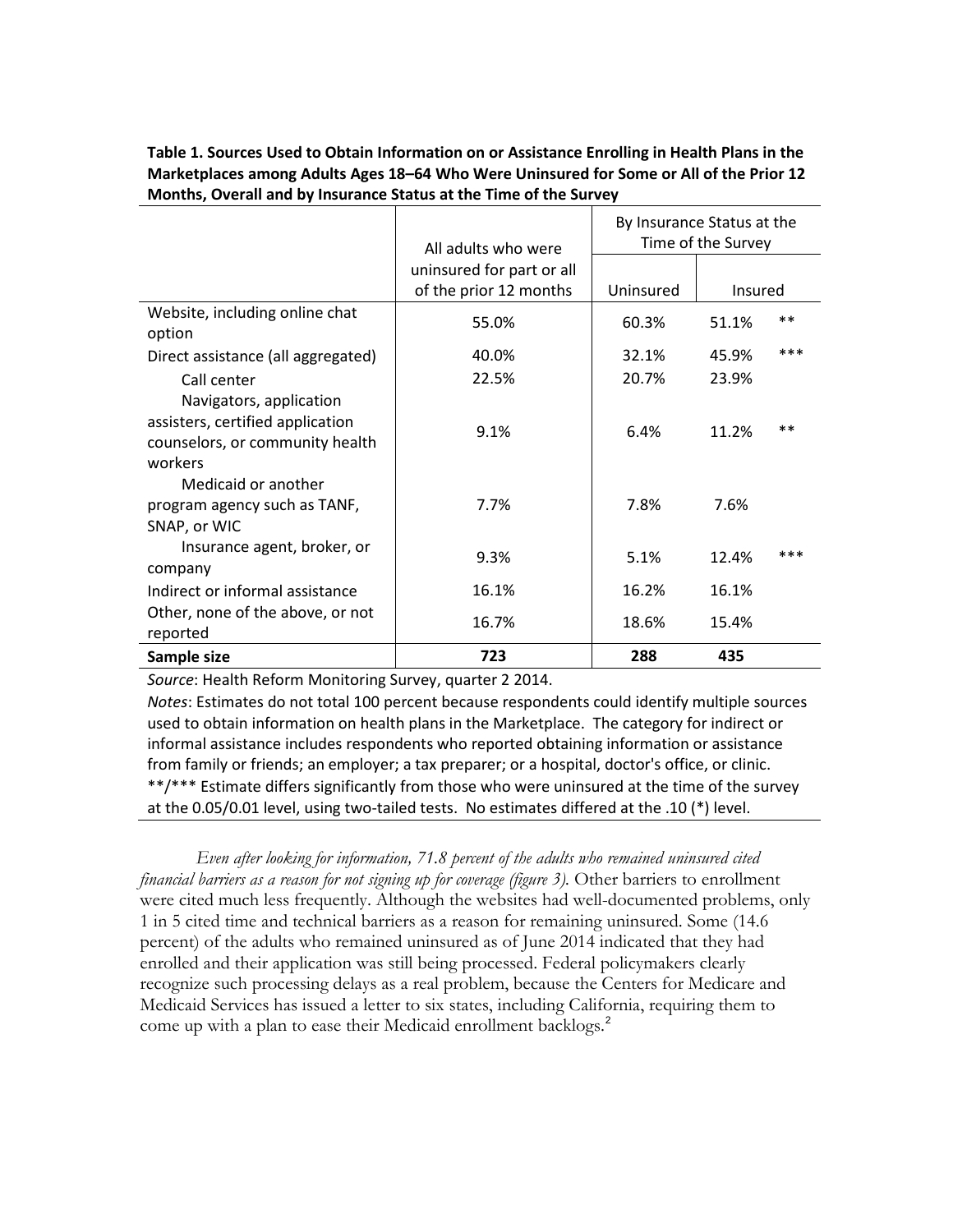Figure 2. Sources Used to Obtain Information on or Assistance Enrolling in Health Plans in the Marketplace, among Adults Age 18-64 Who Were Uninsured for Some or All of the Prior 12 Months, by Insurance Status at the Time of the Survey



Source: Health Reform Monitoring Survey, quarter 2 2014.<br>\*\*/\*\*\* Estimate differs significantly from those who were uninsured at the time of the survey, at the 0.05/0.01 level, using two-tailed tests.<br>No estimates differed

Figure 3. Reasons for not Enrolling in the Marketplace among Uninsured Adults Ages 18-64 who Looked for Information on Health Plans in the Marketplace



Source: Health Reform Monitoring Survey, quarter 2 2014.<br>Notes: Estimates do not total 100 percent because respondents could identify multiple reasons for not enrolling through the Marketplace. ACA is Affordable Care Act.<br> Marketplace benefits" includes those who did not find plans that covered desired benefits or reported that the choice of doctors, hospitals and other providers in the<br>plans' networks was too limited.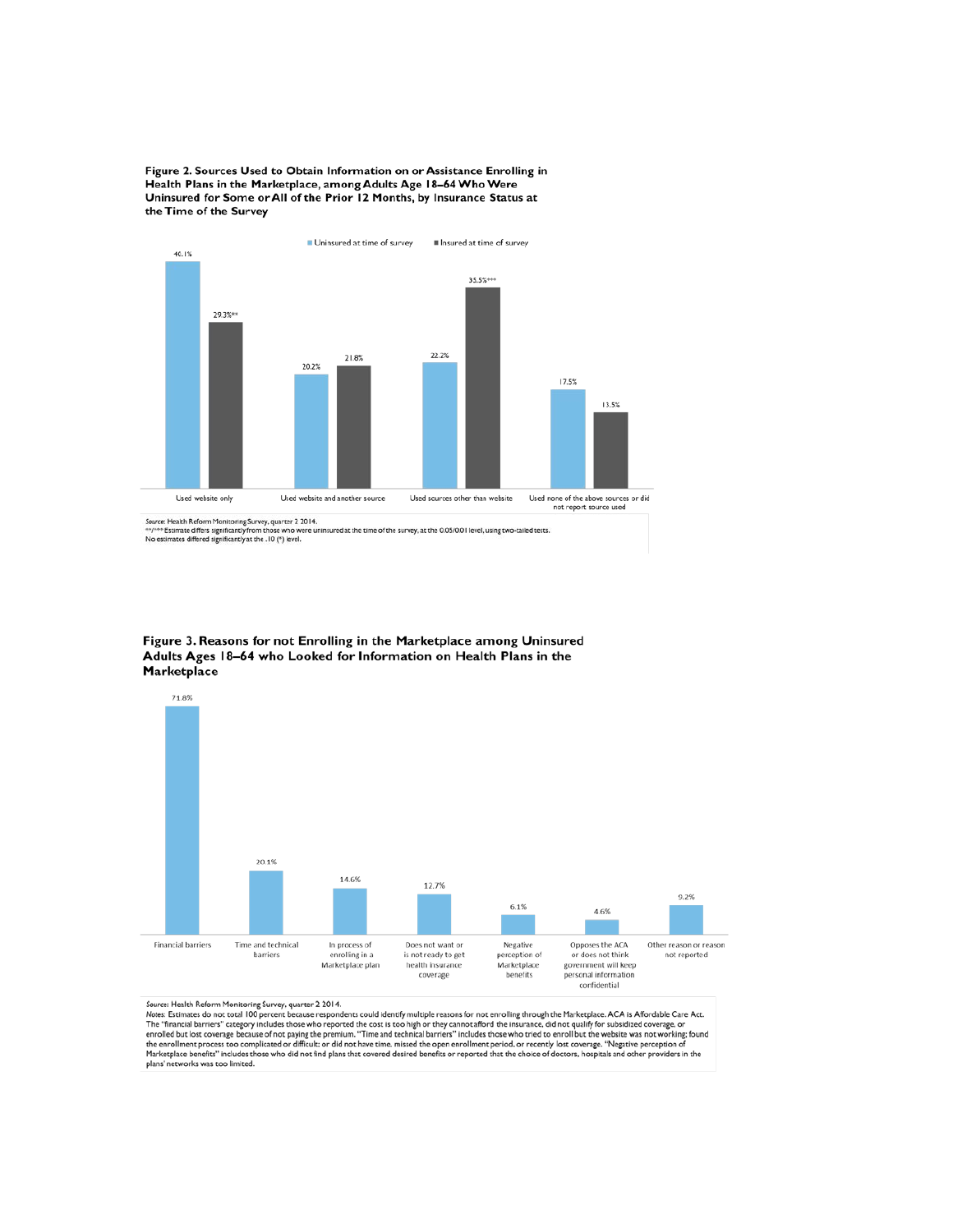### **What It Means**

Even among adults who had been uninsured for some or all of the previous 12 months—a group with strong incentives to understand and act on the ACA's coverage expansion provisions—only about 40 percent had looked for coverage through the Marketplaces as of June 2014. The remainder had either not heard about the Marketplaces, had decided not to seek information, or had simply let the opportunity pass. Compared with adults who were still uninsured at the time of the survey, previously uninsured adults who had gained coverage as of June 2014 were more likely to have sought information from the Marketplaces, even though the coverage they gained may not have been from a Marketplace qualified health plan.

Among those who remain uninsured, some may have had the information they needed on health plan options available through the Marketplaces but do not yet have coverage because they (1) live in a Medicaid nonexpansion state and therefore are ineligible for Medicaid, (2) are not eligible for subsidies because of their immigration status or other reasons, or (3) consider the costs of coverage too high. For many who remain uninsured, however, our findings suggest that more effective motivation to seek information from the Marketplaces may be a necessary first step toward increasing enrollment in a Marketplace plan or Medicaid. Given all the publicity around the ACA, it is somewhat surprising that 1 in 6 adults who were uninsured for some or all or the 12 months before the survey and remain uninsured had not heard about the Marketplaces even at this late date.

Even motivating more uninsured adults to visit the Marketplace is unlikely to be enough, however. Some who remained uninsured and sought information on Marketplace health plans may have been much harder to reach with information they understood during the initial open enrollment period. For both the uninsured who did not visit the Marketplace and for those who visited but may not have understood the information available, a different and more aggressive outreach and education plan is clearly necessary.

The findings reported here suggest that a nonwebsite approach may work better for many people. Adults who got beyond websites and received help from navigators, application assisters, and insurance agents, for example, were more prevalent among those who gained coverage than among those who remained uninsured. A particularly dramatic finding is that adults who said they never used a website—working solely through other sources of information—represented the largest share of adults who had been uninsured for some or all or the 12 months before the survey but had gained insurance as of June 2014. This strongly suggests that next year's open enrollment period should recognize the important role played by direct assistance and include enough resources of this type in the application process, as opposed to simply making sure the websites are functioning.

It is also noteworthy that a large share of those who remain uninsured still perceives the costs of coverage as a major barrier. For many, this perception may be correct. For example, they may live in a state that has not chosen to expand Medicaid and therefore does not offer a no-cost option to poor uninsured adults. Alternatively, they may be in a family in which there is an employer offer that is affordable for the covered worker but precludes other family members from seeking subsidies, even if they have low incomes.

But two other reasons must also be considered: (1) information about Medicaid eligibility or Marketplace subsidies may be hard to communicate and is still not getting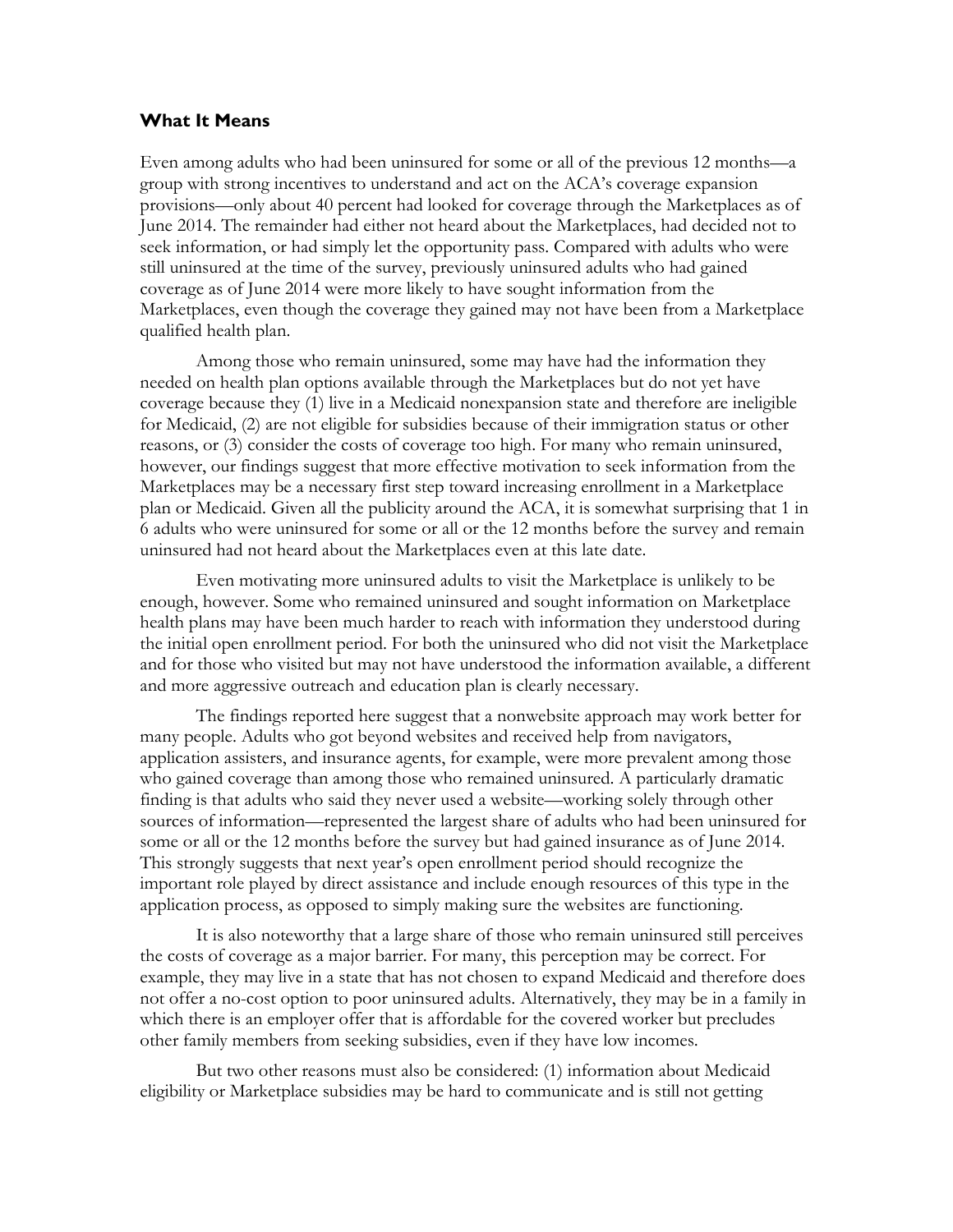through to some; and (2) even the subsidies available in the Marketplaces may not make health insurance affordable for everyone.

## **References**

- Blavin, Fredric, Stephen Zuckerman, and Michael Karpman. 2014a.*["Who Has Been Looking for](http://hrms.urban.org/briefs/early-market-experiences.html)  [Information in the ACA Marketplaces? Why? And How?](http://hrms.urban.org/briefs/early-market-experiences.html)* Washington, DC: Urban Institute.
- Blavin, Fredric, Stephen Zuckerman, and Michael Karpman. 2014b. *[Obtaining Information on](http://hrms.urban.org/briefs/obtaining-information-on-marketplace.html%23fn1)  [Marketplace Health Plans: Websites Dominate but Key Groups Also Use Other Sources.](http://hrms.urban.org/briefs/obtaining-information-on-marketplace.html%23fn1)* Washington, DC: Urban Institute.
- Blumenthal, David, and Sara R. Collins. 2014. ["Health Care Coverage under](http://www.nejm.org/doi/pdf/10.1056/NEJMhpr1405667) the Affordable [Care Act–A Progress Report."](http://www.nejm.org/doi/pdf/10.1056/NEJMhpr1405667) *New England Journal of Medicine* 371 (13): 275–81.
- Carman, Katherine Grace, and Christine Eibner. 2014. *Changes in Health Insurance [Enrollment](http://www.rand.org/pubs/research_reports/RR656.html) Since [2013.](http://www.rand.org/pubs/research_reports/RR656.html)* Santa Monica, CA: RAND Corporation.
- Long, Sharon K., Genevieve M. Kenney, Stephen Zuckerman, Douglas Wissoker, Adele Shartzer, Michael Karpman, and Nathaniel Anderson. 2014. *[QuickTake: Number of](http://hrms.urban.org/quicktakes/Number-of-Uninsured-Adults-Continues-to-Fall.html)  [Uninsured Adults Continues to Fall Under the ACA: Down by 8.0 Million in June 2014.](http://hrms.urban.org/quicktakes/Number-of-Uninsured-Adults-Continues-to-Fall.html)* Washington, DC: Urban Institute.
- PerryUndem. 2014. *[Voices from the Newly Enrolled and Still Uninsured.](https://s3.amazonaws.com/assets.enrollamerica.org/wp-content/uploads/2013/11/Post-Enrollment-Survey.pdf)* 2014. Washington, DC: Enroll America.

### **About the Series**

This brief is part of a series drawing on the Health Reform Monitoring Survey (HRMS), a quarterly survey of the nonelderly population that is exploring the value of cutting-edge Internet-based survey methods to monitor the Affordable Care Act (ACA) before data from federal government surveys are available. The briefs provide information on health insurance coverage, access to and use of health care, health care affordability, and self-reported health status, as well as timely data on important implementation issues under the ACA. Funding for the core HRMS is provided by the Robert Wood Johnson Foundation, the Ford Foundation, and the Urban Institute.

For more information on the HRMS and for other briefs in this series, visit [www.urban.org/hrms.](http://hrms.urban.org/index.html)

#### **About the Authors**

Stephen Zuckerman is senior fellow and co-director, Fredric Blavin is senior research associate, and Michael Karpman and Adele Shartzer are research associates in the Urban Institute's Health Policy Center.

The authors gratefully acknowledge the suggestions and assistance of Katherine Hempstead and Sharon K. Long.